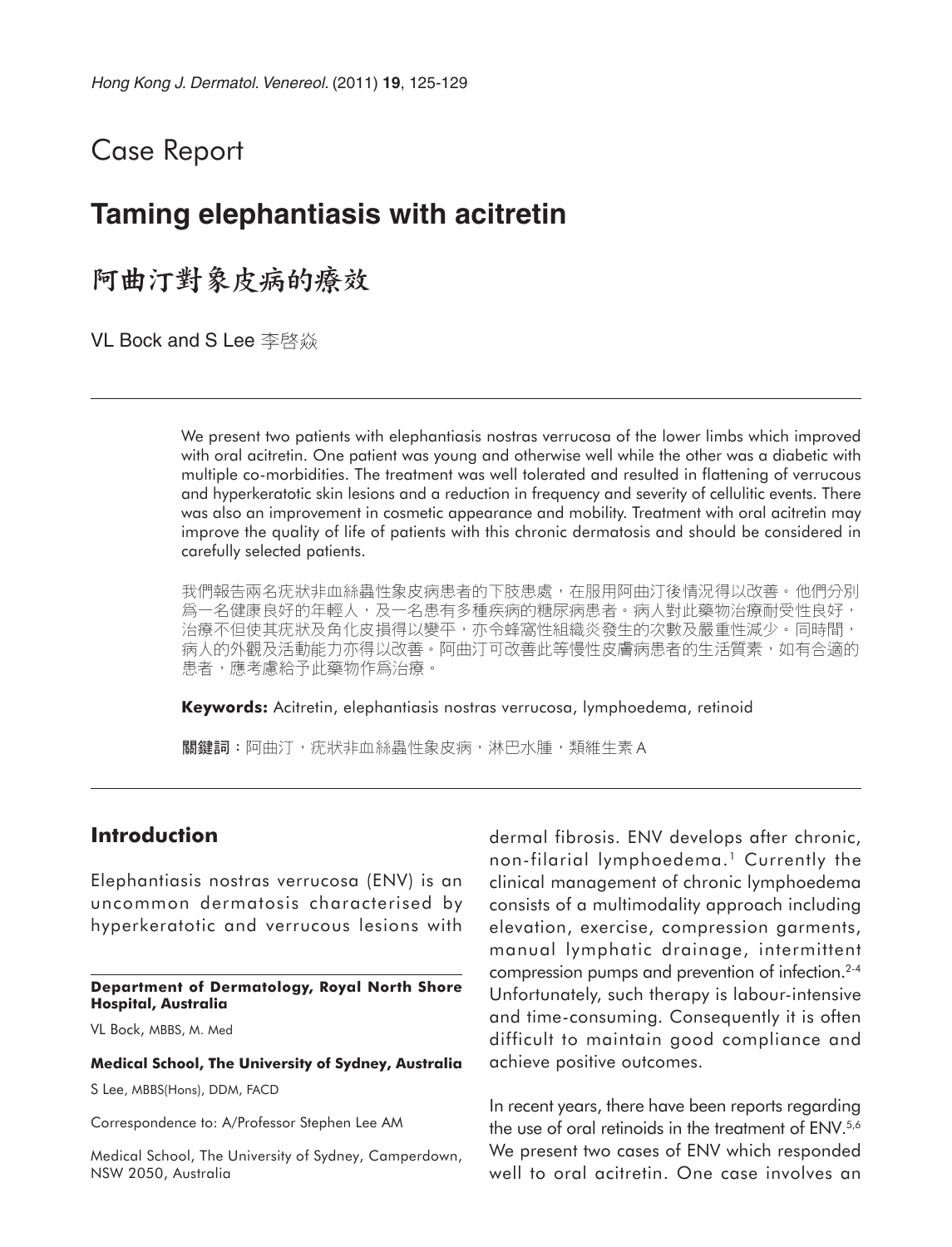otherwise well young man while the other had multiple co-morbidities including diabetes mellitus and peripheral vascular disease. The treatment was well tolerated in both cases without significant side effects.

## **Case report 1**

A 31-year-old, otherwise well man presented with primary lymphoedema tarda of the lower limbs which commenced ten years previously. The protracted lymphoedema resulted in gross ENV, particularly of his left foot. All investigations, including X-ray, computed tomography, venogram and Doppler ultrasound, were normal except for lymphoscintigraphy which revealed significant hyperplasia of lymphatic channels in keeping with primary lymphoedema tarda. Clinically, the most dramatic cutaneous changes were malodorous, verrucous and papillomatous lesions over his feet and toes, with significant plantar hyperkeratosis (Figure 1a).

Despite usual conservative management, such as compression bandages, elevation and lymphatic massage, the patient developed multiple episodes of cellulitis with 15 episodes over the preceding three and a half years. This impacted significantly on his employment and quality of life in general. His toes, particularly on the left foot, were so badly affected and disfigured that they caused constant discomfort and embarrassment. Moreover, because of the bulkiness of the left foot he had to wear shoes of different sizes on each foot. Not so long after, he was unable to find shoes to fit his left foot at all.

After detailed discussions regarding management options and potential side effects, he was commenced on oral acitretin at a dose of 0.3 mg/ kg/day. This was well tolerated and the dosage was increased to 0.6 mg/kg/day after 1 month. During his oral retinoid therapy, the patient did not develop cellulitis, nor did he experience any notable side effects. After 12 weeks there was an appreciable cosmetic improvement, with a reduction in hyperkeratosis, papillomatosis and fissuring (Figure 1b). The bulk of the affected toes was also appreciably reduced. Indeed, the patient was once again able to wear shoes of the same size on both feet! Soon after, a decision was made mutually to cease acitretin therapy partly because he was satisfied with the treatment outcome thus far. Two years later his problem flared with recurrent cellulitis once again. Recommencement of retinoid therapy was considered, but the patient declined and was subsequently lost to follow-up.

## **Case report 2**

A 71-year-old man with primary lymphoedema tarda of the lower limbs for many years presented for review. His medical background included type II diabetes mellitus, ischaemic heart disease, peripheral vascular disease, hypertension and alcoholic liver disease. He had suffered recurrent cellulitis of both legs over many years.

A recalcitrant ulcer on the dorsal aspect of his left foot developed and it was treated with a fullthickness skin graft. Within three years, he developed ENV which was confined to the grafted area only, with sparing of the rest of his left leg. These changes consisted of hyperkeratotic, verrucous and papillomatous lesions which were malodorous and chronically weeping (Figure 2a). He developed several episodes of cellulitis in this leg every year which resulted in hospitalisation and treatment with intravenous antibiotics.

He was commenced on oral acitretin at a relatively low dose of 0.15 mg/kg/day. The dose was increased to 0.3 mg/kg/day after two months. Within three months of therapy, the lesions had markedly flattened. There was an appreciable reduction in the bulk of the affected toes and the foot was no longer weeping and malodorous (Figure 2b). He was treated for eight months in total and during this period, he did not experience any cellulitic episodes or significant side effects. Moreover, his diabetic control was not compromised and his liver function and serum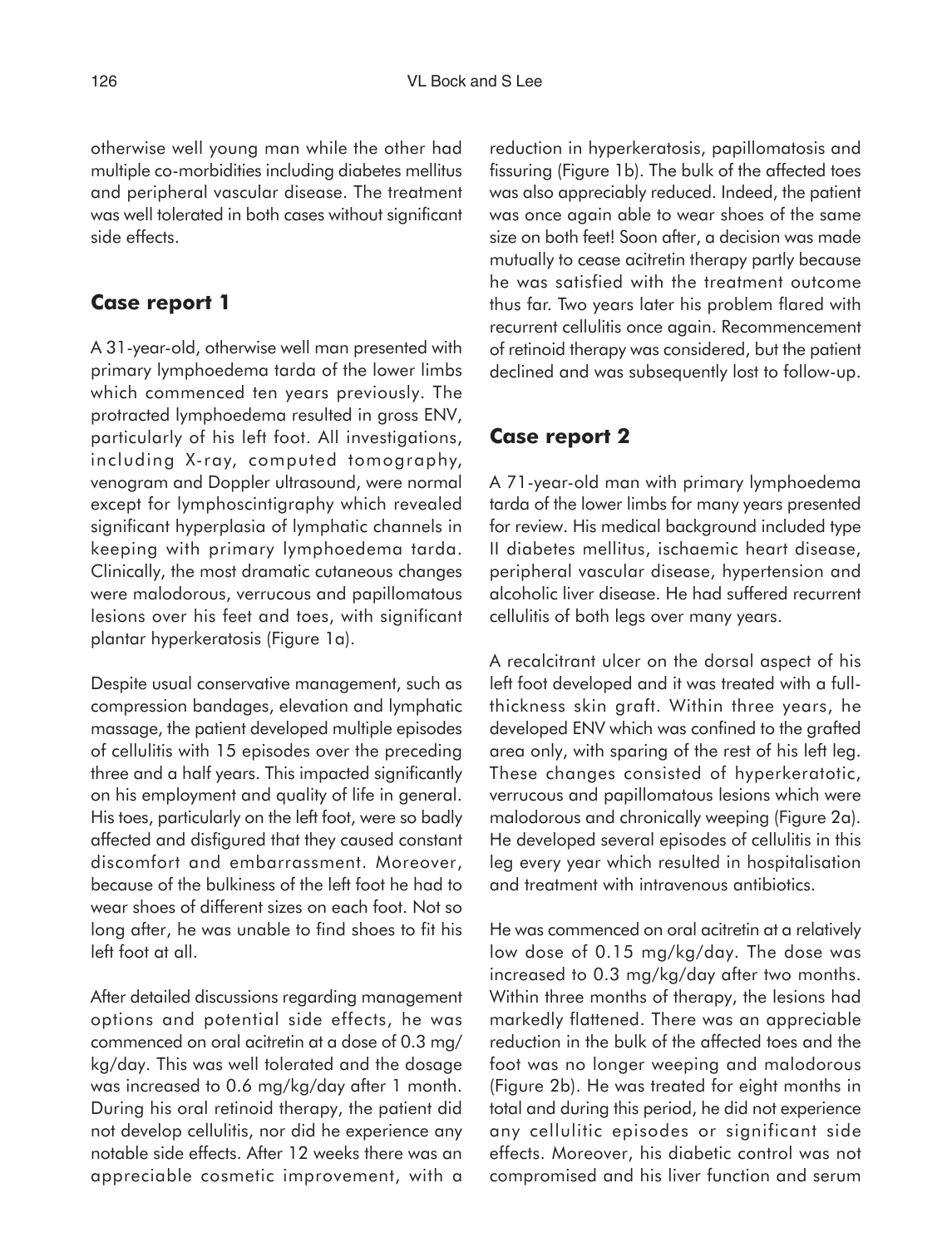lipids were unchanged. Acitretin was ceased because of medical problems unrelated to his oral retinoid therapy. He subsequently died of an internal medical crisis.

epidermal proliferative problems.7 Its clinical efficacy in psoriasis and disorders of keratinisation suggests that it leads to a normalisation of differentiation and proliferation of keratinocytes, while its usefulness in the treatment of pustular psoriasis implies a modification of inflammation.8

# **Discussion**

Acitretin has a well-established use in the treatment of various hyperkeratinisation disorders and The pathophysiology of ENV involves a vicious cycle of infection and lymphatic damage. Damaged lymphatic vessels lead to impaired



**Figure 1.** Case 1 (a) ENV of the left foot at baseline with hyperkeratotic and verrucous lesions contributing to increased bulk; (b) after 12 weeks of oral acitretin, skin lesions have flattened significantly and the bulk of the foot has been reduced.



**Figure 2.** Case 2 (a) ENV of the left foot confined to a previously skin grafted area; (b) after 12 weeks of oral acitretin, there is significant flattening of verrucous and hyperkeratotic skin lesions.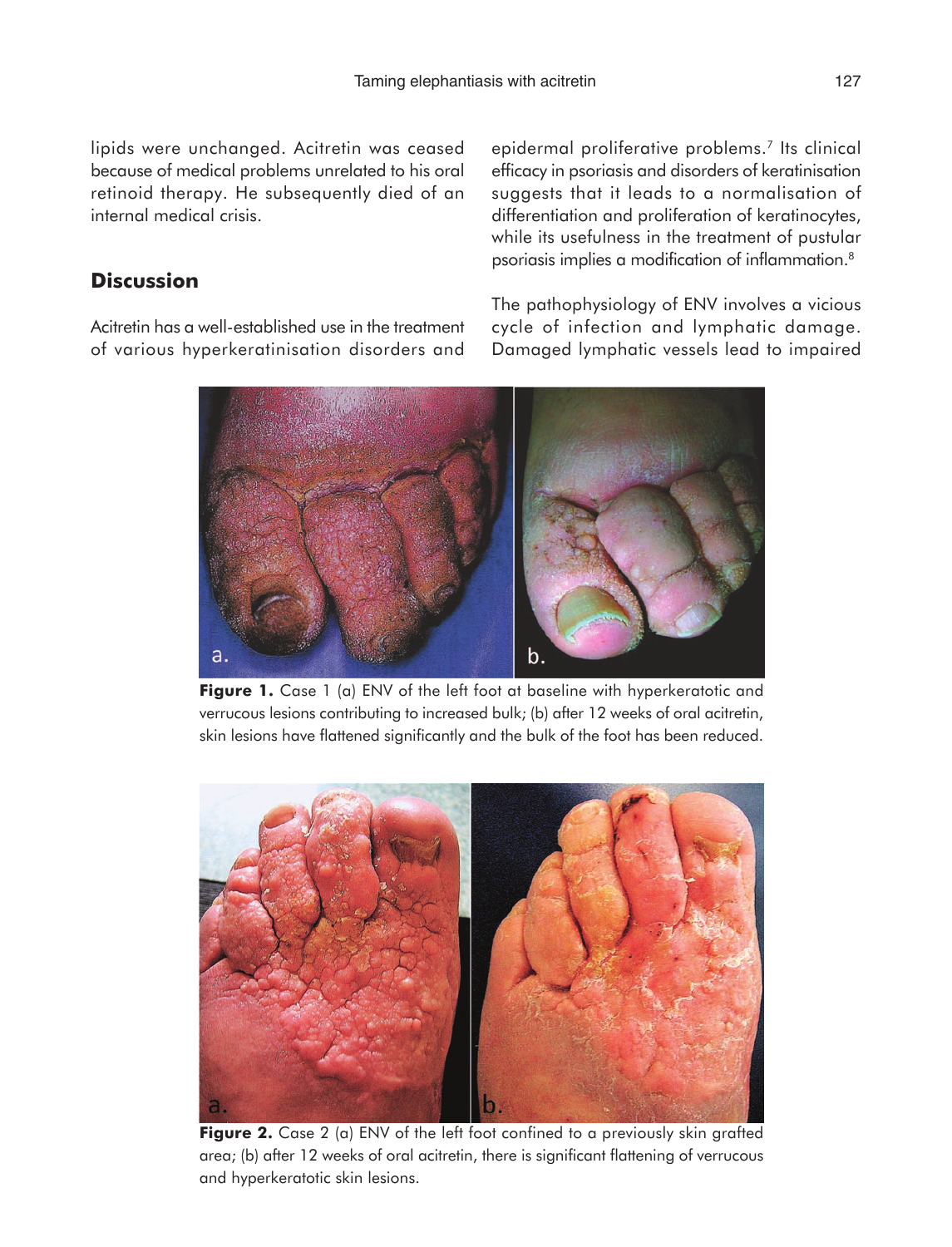lymphatic drainage and subsequent lymphoedema.9 The inability to remove excess plasma proteins causes chronic inflammation which results in epidermal hyperplasia and dermal fibrosis.10 Subsequently, fissures and verrucous lesions that provide a portal of entry for pathogens develop. Each episode of cellulitis then causes further lymphatic damage in the affected limb.

The histopathology of ENV typically reveals a hyperplastic pseudoepitheliomatous epidermis with significant acanthosis. Often there is overlying hyperkeratosis and/or parakeratosis. The dermis is fibrotic with irregular whorls of collagen and a variable number of fibroblasts. Dilated lymphatic spaces, vascular proliferation and a perivascular lymphocytic inflammatory infiltrate may be present in the dermis.<sup>11</sup> An example of the typical histopathology of ENV can be seen in Figure 3.

We presented two very different cases of ENV that responded well to oral acitretin. Their problems were not cured but were well-tamed nevertheless. The first patient was an otherwise well man with extensive disease, while the second patient was an older patient with significant co-morbidities whose ENV was confined to an area of skin grafting only. In both cases, a significant



**Figure 3.** Typical histopathology of ENV with pseudoepitheliomatous hyperplasia and dermal fibrosis. Photomicrograph courtesy of Dr. Stephen Mann, Histopathologist, Sydney, Australia.

improvement of ENV was achieved within a relatively short treatment period. Importantly, oral acitretin led to a reduction in the number of cellulitic episodes in both cases.

Table 1 summarises the published reports of oral retinoid treatment of ENV. In all cases, a significant improvement was seen after a relatively short treatment period. One patient experienced a relapse of skin changes after stopping oral retinoid treatment, although restarting treatment improved the skin once again. Only one patient discontinued treatment and this was due to raised serum triglycerides. Although side effects of oral acitretin such as hyperlipidaemia may be encountered, with adequate monitoring and appropriate treatment this is not an absolute contraindication.<sup>12</sup>

Chronic lower limb lymphoedema occurring in the diabetic patient is a potentially serious problem. Such patients often have multiple factors that place their lower limbs at increased risk for the development of lymphoedema. Peripheral neuropathy, vascular disease, chronic ulcers, impaired immunity and poor healing all predispose the limb to recurrent infection and damaged lymphatics. Early treatment of diabetic patients with ENV could potentially save a limb.

Treatment of ENV with an oral retinoid reduces epidermal hyperplasia, with flattening of the papillomatous and verrucous lesions and reduced fissuring. The consequent reduction in the number of associated soft tissue infections may slow the progression of the disease. Ideally, oral acitretin should be initiated at an early stage of the disease, both to maximise the beneficial effect of retinoid treatment and possibly slow the progression of disease.

Although not a cure and there are side-effects to consider, oral retinoids may nonetheless offer significant improvement in terms of function and quality of life, with the possibility of some enduring benefit beyond the treatment period. Furthermore, even in later stages of the disease, it would appear that improvement may still be achievable with oral